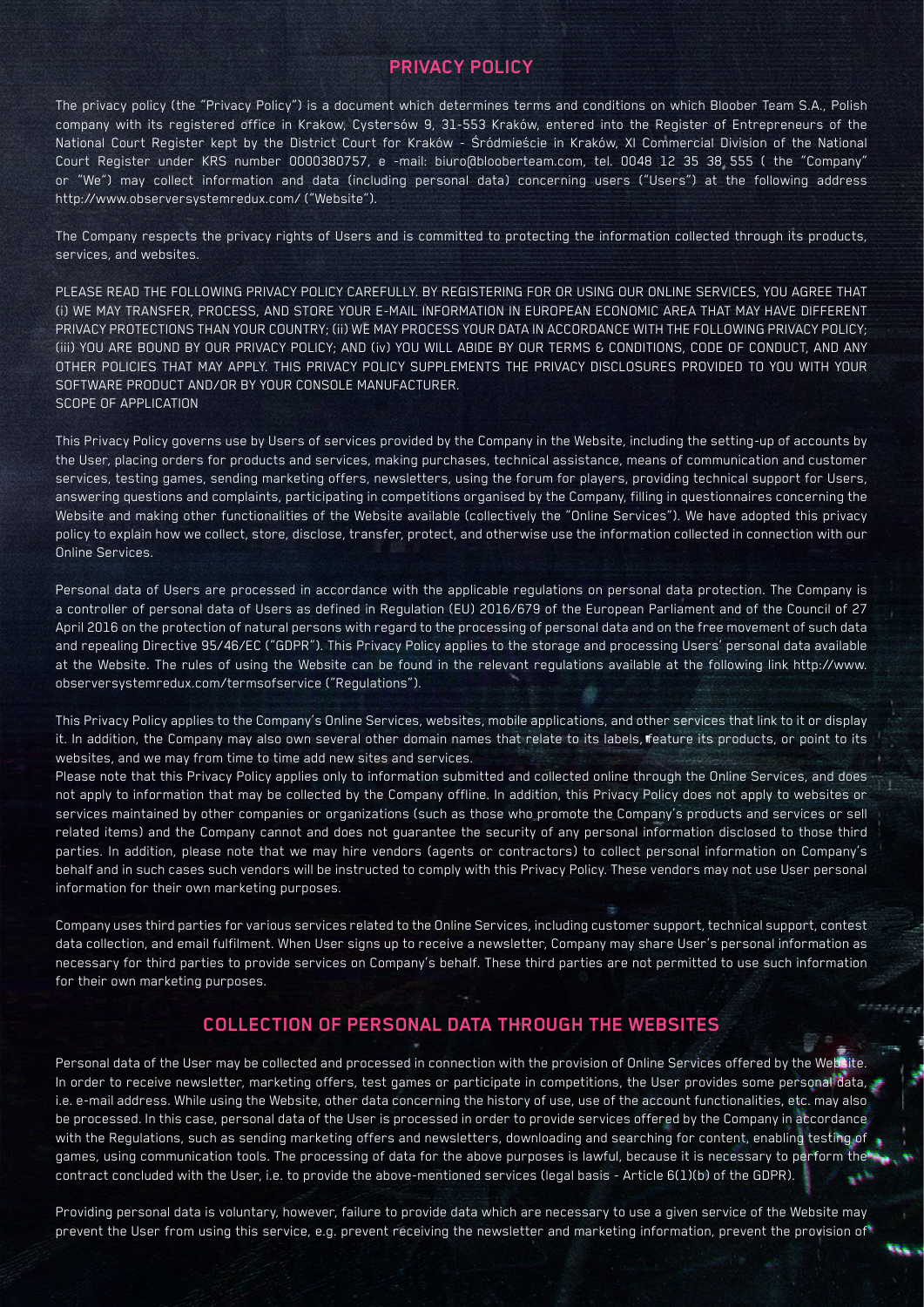answers to inquiries and complaints, or prevent participation in competitions.

Personal information is information that identifies the User and that may be used to contact the User online or offline. The Company collects personal information from User on a voluntary basis. When User submits personal information to the Company, it will usually take the form of:

- Subscribing to newsletters or alerts;
- Registration for Online Services, websites, products, contests, and special events;
- Using "tell a friend," "email this page," or other E-Card features;
- Requesting technical support;
- Downloading demos, programs, or other software;
- Participating in polls, surveys, and questionnaires; or
- Otherwise through use of our software, including console products, mobile products, and personal computer products, and through the use of our online products or Online Services where personal information is required for use and/or participation.

The types of information collected in connection with the activities listed above will vary depending on the activity. The information Company collects may include personal information such as your first and/or last name, e-mail address, mailing address or geolocation. In addition, Company may collect User's age, gender, date of birth, zip code, hardware configuration, console ID, software products played, survey data, purchases, IP address and the systems User has played on. Company may combine the information with User's personal information and across other computers or devices that User may use. Prize winners may be required to provide additional information for prize fulfilment.

If User uses or registers for an Online Service through a third-party service such as a gaming console's network service, an internet based gaming service, or a social network website, or request that Company associates a Company account with a third-party service account, then limited user account personal information may be transferred to the Company as part of the registration process and Company may be able to collect information about User's use of the Online Services.

When User plays certain software products published by the Company, information about User's gameplay may be collected and transmitted to the Company through network services or any other internet connection method used by the hardware on which User plays such games.

# **COMPLAINTS, QUESTIONS AND TECHNICAL SUPPORT**

When contacting for technical support, other questions or complaints, the User indicates their details, such as e-mail address, in order to be able to obtain answers to their questions or complaints. This data is processed for the purpose of providing information regarding questions and complaints. The data processing is lawful because it is necessary for the purposes resulting from the legitimate interests pursued by the Company (legal basis - Article 6(1)(f) of the GDPR). The legitimate interest of the Company consists in the necessity to respond to inquiries of Users and to process complaints.

# **COMPETITIONS**

If the Company announces a competition on its website, the User may be asked to provide the personal data indicated in the relevant competition form in connection with entering such a competition. The data of the User participating in the competition are processed for the purposes of the carrying out of the competition, including the purpose of providing the results of the competition and prizes. The processing of data for the above purpose is lawful, because it is necessary for the Company to carry out the competition, i.e. to fulfil its obligations resulting from the organisation of the competition (legal basis - Article 6(1)(b) of the GDPR).

## **NEWSLETTER**

Through the Website, the User may consent to direct marketing, i.e. receiving marketing information by electronic means. In such a case, the basis for data processing will be the User's consent (legal basis - Article 6(1)(b) of the GDPR). The marketing information provided in this manner may include, but is not limited to, information about the Company's services and products, events, questionnaires, newsletters, etc. This consent is entirely voluntary and is not a prerequisite for the use of the Websites. The User can opt out of receiving marketing information via electronic means at any time, e.g. by clicking on the link included in the received e-mail containing marketing content.

# **ANALYSIS AND RESEARCH**

In the event of data collection for using technical support, submitting complaints and inquiries, participating in competitions, sending marketing information via electronic means, the Company may process User data for statistical and marketing analyses, developing marketing strategies and improving the quality of its services and products as well as the performance of the Websites. For this purpose, the Company may also use anonymous and non-anonymous questionnaires filled in by Users directly with the use of forms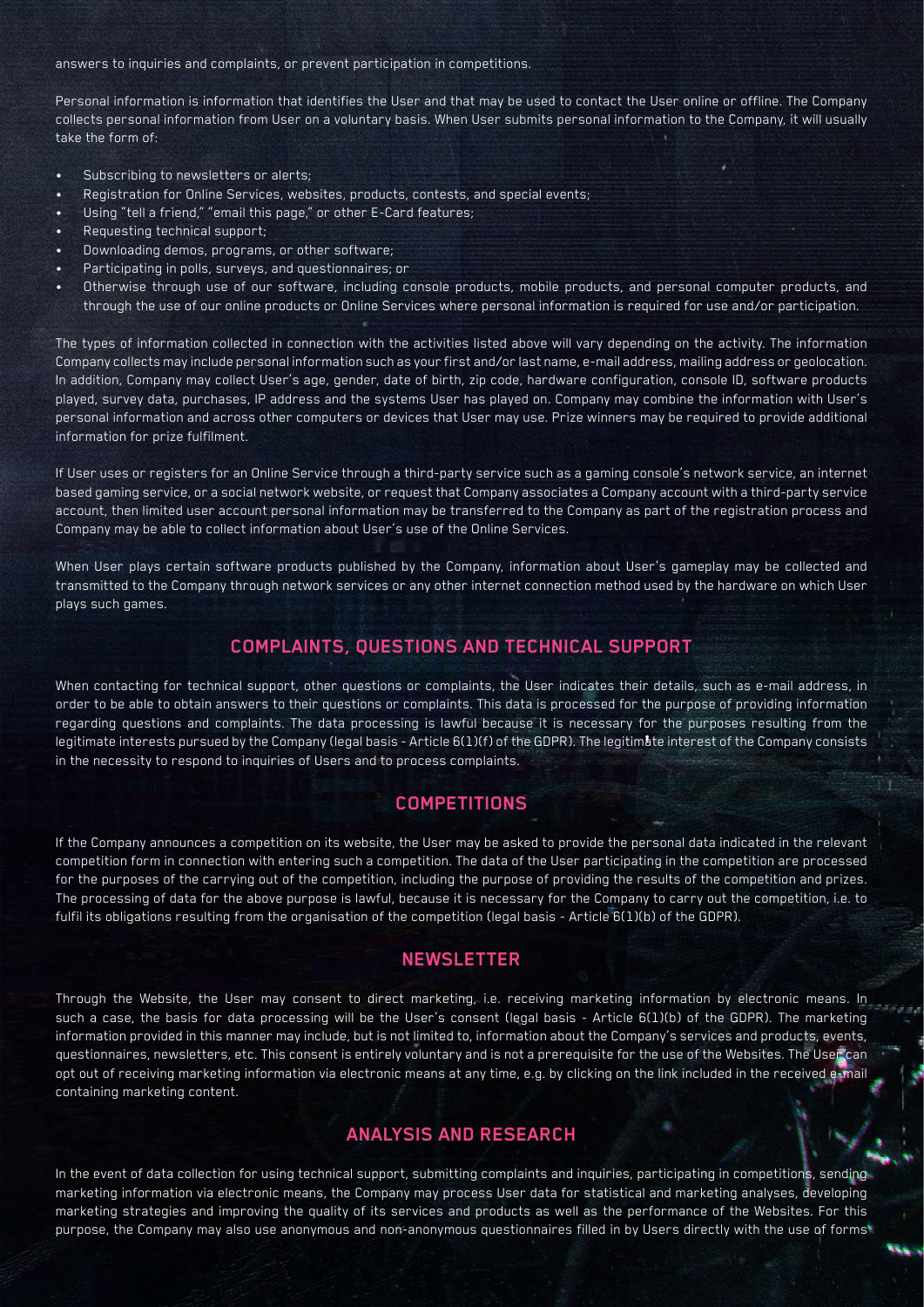available on the Website or sent by Users via e-mail or in any other way. The data processing for the above purposes is lawful because it is necessary for the purposes resulting from the legitimate interests pursued by the Company (legal basis - Article 6(1)(f) of the GDPR). The legitimate interest of the Company consists in processing the data of the Client and the User in order to improve the quality of services and marketing of the Company's services and products.

## **CONSENT FOR PERSONAL DATA PROCESSING**

If the Company asks the User to consent to the processing of personal data, e.g. in connection with the electronic transmission of marketing information or in connection with the participation in new projects or initiatives of the Company, and the User has given such consent, the User has the right to withdraw his consent at any time, which will not affect the lawful processing of data until the consent is withdrawn.

# **USER RIGHTS**

In connection with the processing of personal data, User has the following rights:

- a. the right to access his data and receive a copy thereof,
- b. the right to rectify (amend) his data,
- c. the right to delete data (if, according to User, there is no reason to process his data, User may demand that the Company delete it),
- d. the right to limit the processing of data (User may demand that the Company limit the processing of data only for their storage or to perform agreed actions.
- e. right to object to the processing of data (User has the right to object to the processing of data on a legitimate interest basis, in which case User should indicate to Company a special situation which, in User's opinion, justifies Company's cessation of the processing of User's data for these purposes, unless it shows that the grounds for data processing will take precedence over User's rights or that User's data is necessary to establish, assert or defend Company claims),
- f. the right to transfer data (User is entitled to receive from the Company in a structured, commonly used machine-readable format personal data which you provided under the agreement or consent. User may order the Company to send this data directly to another entity),
- g. the right to lodge a complaint from the supervisory authority (if User determines that the Company is processing data unlawfully, User may submit a complaint to the supervisory authority).

# **DATA SECURITY AND STORAGE**

The Company declares that the data stored and processed by it are secured in a necessary manner in accordance with applicable legal regulations. The Company maintains appropriate technical and organisational security measurest Access to the User's personal data is granted only to employees who need the data in order to provide services and operate the Websites.

Personal data of the User will be stored for as long as it is necessary to provide services, participate in a competition and provide technical support, prepare an answer to an inquiry or complaint, and no longer than for the period specified in the law or for the period of the statute of limitations of claims. Where the Company processes data for the direct marketing of its products and services, the data will cease to be processed for this purpose as soon as the User objects to the processing of their data.

The User may also withdraw their consent to the sending of marketing information by electronic means at any time, and the information will no longer be sent after the withdrawal of consent.

## **DATA TRANSFERS**

The Company does not transfer the User's data to any third parties, unless such transfer is in accordance with the law, e.g. necessary to perform the service ordered by the User. The Company may also share User's personal information with third parties as described in this Privacy Policy. Depending on the circumstances, your data may be transferred to other entities, in particular: companies of the Company's group, external service providers (including IT service providers, marketing agencies), accountants, lawyers, auditors/ reviewers, courts or other entities entitled to receive such data under the law.

The Company may share User's personal information to fulfill a request User has made, such as signing up for an email list or requesting customer support. In the event Company offers services or promotions where User's personal information is separately collected and used according to the privacy policy of a third party, Company will inform User of that at the time of collection and User may elect not to participate in the service or promotion. In addition, Company may share aggregate and other information regarding Online Service usage statistics and user demo- graphics with third parties. Company may share User's personal and other information with third parties in connection with an investigation of fraud, intellectual property infringements, or other activity that is illegal or may expose User or Company to legal liability, including as required by law enforcement or other government officials. Company also may share User's personal and other information with third parties when we have reason to believe that a disclosure is necessary to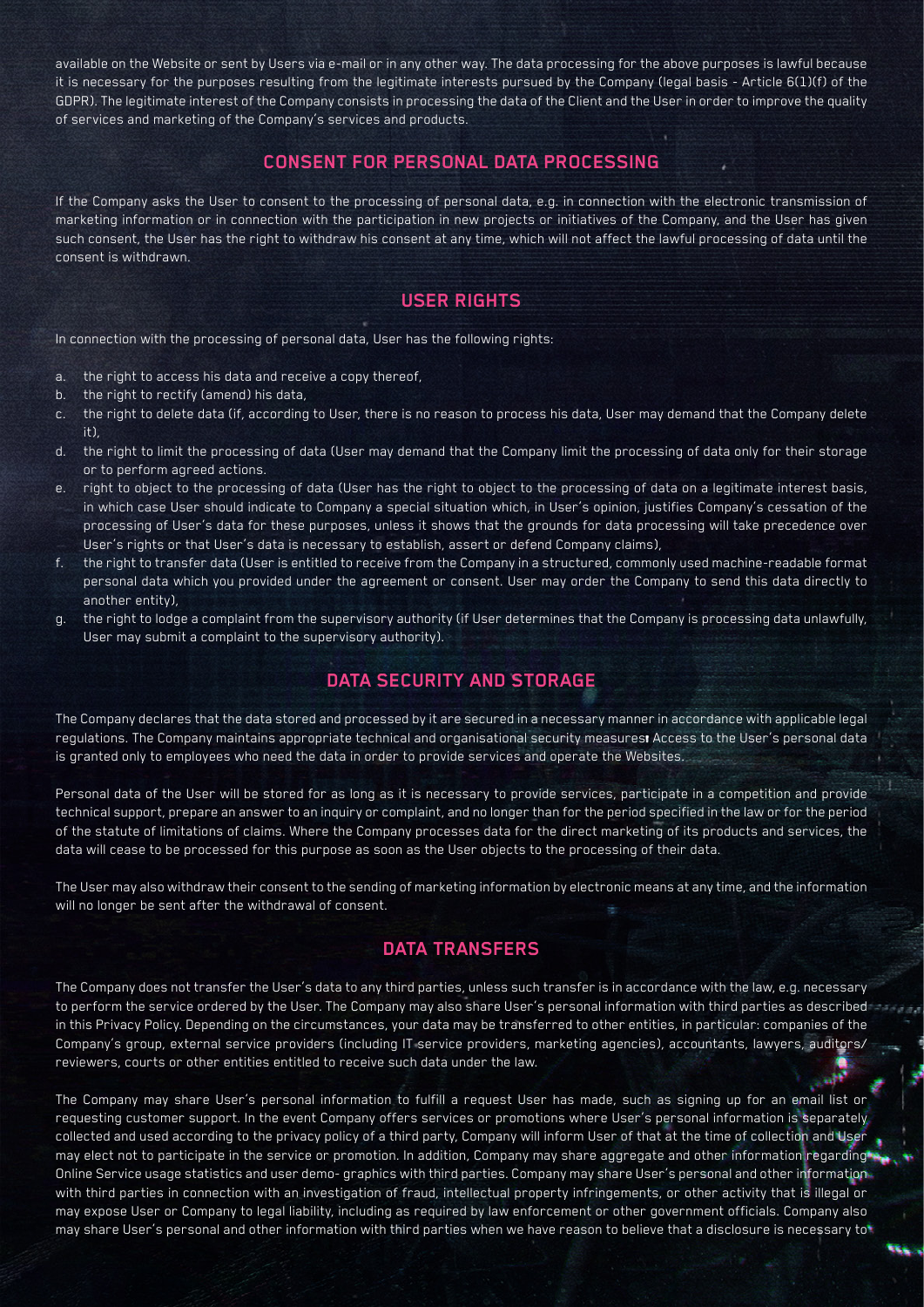address potential or actual injury or interference with our rights, property, operations, users, or others who may be harmed or may suffer loss or damage, or when Company believes that disclosure is necessary to protect Company's rights, investigate, or enforce the policies, terms, and conditions, combat fraud and/or comply with a judicial proceeding, court order, or legal process served on the Company. In addition, User's personal and other information may be disclosed to a potential or actual successor or assign in connection with a proposed or consummated merger, acquisition, reorganization, bankruptcy, or other similar event involving all or a portion of the Company, the Company's customer information may be transferred to our successor or assign.

#### **REDIRECTING TO THIRD PARTY WEBSITES**

In the event that Users are redirected to websites of entities other than the Company (e.g. in order to purchase a selected product), the Company does not provide such entities with any personal data of the Users. To the extent that the functions or related websites visited by the User is not Company Website, the Company is not responsible for the processing of personal data related to the use of these websites. In order to understand the principles of data processing on these websites, the User should refer to the privacy policies made available on these websites.

## **SAFEGUARDS**

To protect User's personal information, the Company follows generally accepted industry standards and maintains reasonable safeguards to attempt to ensure the security, integrity, and privacy of the information User has provided. The Company has security measures in place designed to protect against the loss, misuse, and alteration of the information under our control. Personal information collected by the Company is stored in secure operating environments that are not available to the public (e.g. locked rooms). To prevent unauthorized electronic access to personal information, the Company maintains information collected online behind a firewall-protected server. However, no system can be 100% secure and human errors occur, so there is the possibility that there could be unauthorized access to User's information. By using Company's services, User assume this risk.

#### **COOKIES**

Due to the continuous improvement of the comfort of using the Website, some of its elements may use cookies. These are small text files sent to the User's computer to identify him, and to correct and speed up certain operations. Cookies are stored on the User's device, helping to identify the User and to adapt the website to the User's personal preferences. Most cookies contain the website address, storage time and a unique number. Other information collected automatically when the Users visit the Websites include IP address, domain name, browser type, operating system, etc. This data is collected by means of cookies, among other things. They are used to optimise the user experience and to collect anonymous, collective statistics that are used to better understand user preferences and improve the quality of the website. Cookies used in the Website collect anonymous statistical data, store information about participation in polls (without information about the outcome of a poll) and identify active sessions. By default, standard web browsers allow Users to store cookies on their device. If the User does not agree to the use of cookies, the settings of the browser should be changed. The User may also change these settings in such a way that the browser automatically accepts cookies or notifies the User about any attempt to save cookies on the device. More information about the settings for cookies can be found in the browser information. Disabling the storage of cookies on a browser does not prevent the User from accessing the Website, but it may cause some inconvenience in using them.

#### **CHILDREN**

The Company recognizes the importance of safeguarding the privacy of children and encourages parents to check and monitor their children's use of online activities regularly. The Website is not aimed at nor intended for children under age of thirteen (13). If the User is under the age of thirteen (13), it is required not to use the Website. If the User is over the age of thirteen (13) but under the age of eighteen (18), should use the Website only with the involvement and permission of a parent or legal guardian. The Website doesn't accept registration from children under the age of eighteen (18). No personally identifiable information is purposefully or knowingly collected from children under the age of eighteen (18) by Company without parental consent. If Company discovers that a person under the age of eighteen (18) has provided Company with any personal identifiable information, Company will use commercially reasonable efforts to delete such person's personally identifiable information from its system. Every User herby agrees that all provided information, including but not limited to age, shall be truthful and correct.

## **CHANGES TO THE PRIVACY POLICY**

The Company may amend this Privacy Policy at any time by informing Users thereof by posting an updated version of the Privacy Policy on the Website and informing Users thereof by sending an updated Privacy Policy to their e-mail addresses or by posting the relevant information directly on the User's account, in the case of Users with an account. For the above reasons, it is recommended that the User checks the current version of the Privacy Policy from time to time. If the User does not accept the changes in the Privacy Policy, he should stop using the Website. As far as permitted by applicable law, User's continued use of the Online Services will signify the acceptance of these changes.